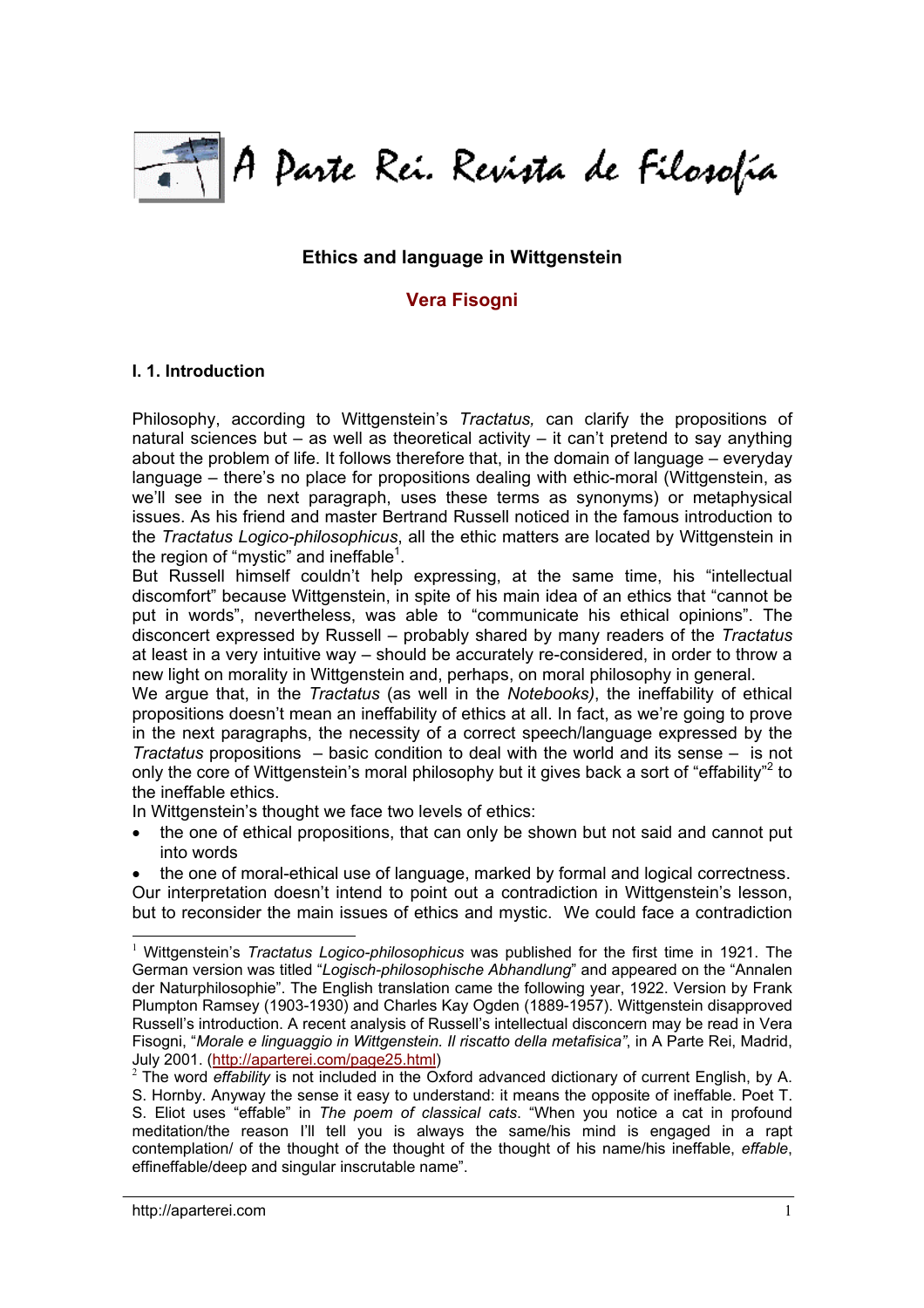only if we'd intend the word "mystic" in religious terms: in fact, if we consider the mystic as the experience of a union with God, it comes out that ethics is not only ineffable, but also not of this world. But that's not exactly what Wittgenstein expressed in the *Tractatus* and, some years before, in the *Notebooks.*

Mystic notably refers to the concept of over-substantiality, a logical-metaphisicalteological idea that shows similarities with Pseudo-Dyonisian thought, as we'll show by comparing the two authors. In this perspective (and logic at the same time) it is easy to understand why ethics – as it arises from the reading of the *Tractatus* – offer itself both as transcendent structure of world-language as well as transcendental condition of it. It is ineffable on the front of language, but at the same time a fundamental root of the language and the world's representation.

## **I. 2. Speaking as a moral act**

The *Tractatus logico-philosophicus* ends with a proposition as famous as difficult to understand and open to a wide range on interpretations *(*"*Wovon man nicht sprechen kann, darüber muss man schweigen*"-*"Whereof one cannot speak, thereof one must be* silent", translation by Frank Plumpton Ramsey and Charles Ogden, 1922)<sup>3</sup>. We move from it to go through ethics in Wittgenstein's philosophy. Our argumentation is aimed at these three goals:

- 1) going further the most current explanations of the  $7<sup>th</sup>$  proposition (traditionally considered as the *de profundis* of classical metaphysics)<sup>4</sup>,
- 2) showing that *the ineffability of ethical propositions*, firmly declared by Wittgenstein *is not acceptable at all*, because – as I intend to prove – every speech for the Wiener thinker is ethical in its proper making, when it is correctly performed,
- 3) this conclusion is based on a crucial argument: the possibility of a speech is given only when there are the condition to speak ("one must be silent" if these condition are not given).

Beyond any particular interpretation, in an intuitive sense, the  $7<sup>th</sup>$  proposition demarcates two kinds of "objects", a) the one we can speak about from b) the ineffable. Wittgenstein, always very careful in the use of each word, does not write "Whereof one cannot speak, thereof one *would be* better not to speak". He intentionally uses "*must*" (*muss*), the verb employed for command and rules, that expresses the main idea of obligation.

What does it mean? Using the imperative form "must be (silent)" Wittgenstein has sent an unequivocal message: the speech – the language in use in general – for having a proper sense, but also dignity (moral dimension) *must* deal with some special grammatical and logical rules<sup>5</sup>. Whenever these conditions are not respected, moral

 3 The *Tractatus* is comprehensive of 526 propositions or Sätze. Some of these – from 6.4 to 6.522 – are especially focused on the ethical theme. The central role of ethics in Wittgenstein's life and thought is underlined by the philosopher himself in a letter (1919) sent to Ludwig von Ficker, publisher of the "Brenner" german-language review. "The sense of the book" (the *Tractatus*) "is an ethical sense".<br><sup>4</sup> Wittonstatus

Wittgenstein's ethical thought is deeply investigated in Kurt Studhalter, *Etik, Religio und Lebensform bei Ludwig Wittgenstein*, Innsbruck, Kommissionsverlag der Osterreichischen Kommissionsbuchhandlung, 1973. Some first hand information about Wittgenstein's attitude towards metaphysics and ethics are given by his biographer Norman Malcom, *Ludwig*

*Wittgenstein*, Oxford University Press, 1984.<br><sup>5</sup> The role of the rules in language is clarified in three crucial paragraphs of the lectures held in Cambridge: L. BX, 2 and moreover L.BX, 3 and L. CXI. In *Wittgenstein's Lectures. Cambridge 1930-32*, Oxford, Blackwell, 1980. In the Italian version, the one I could examine, they correspond to the pages 68, 69 and 112. Who wants to go further into this aspect of Wittgenstein's doctrine, ought to read also A.G. Conte, "*Paradigmi di analisi della regola in*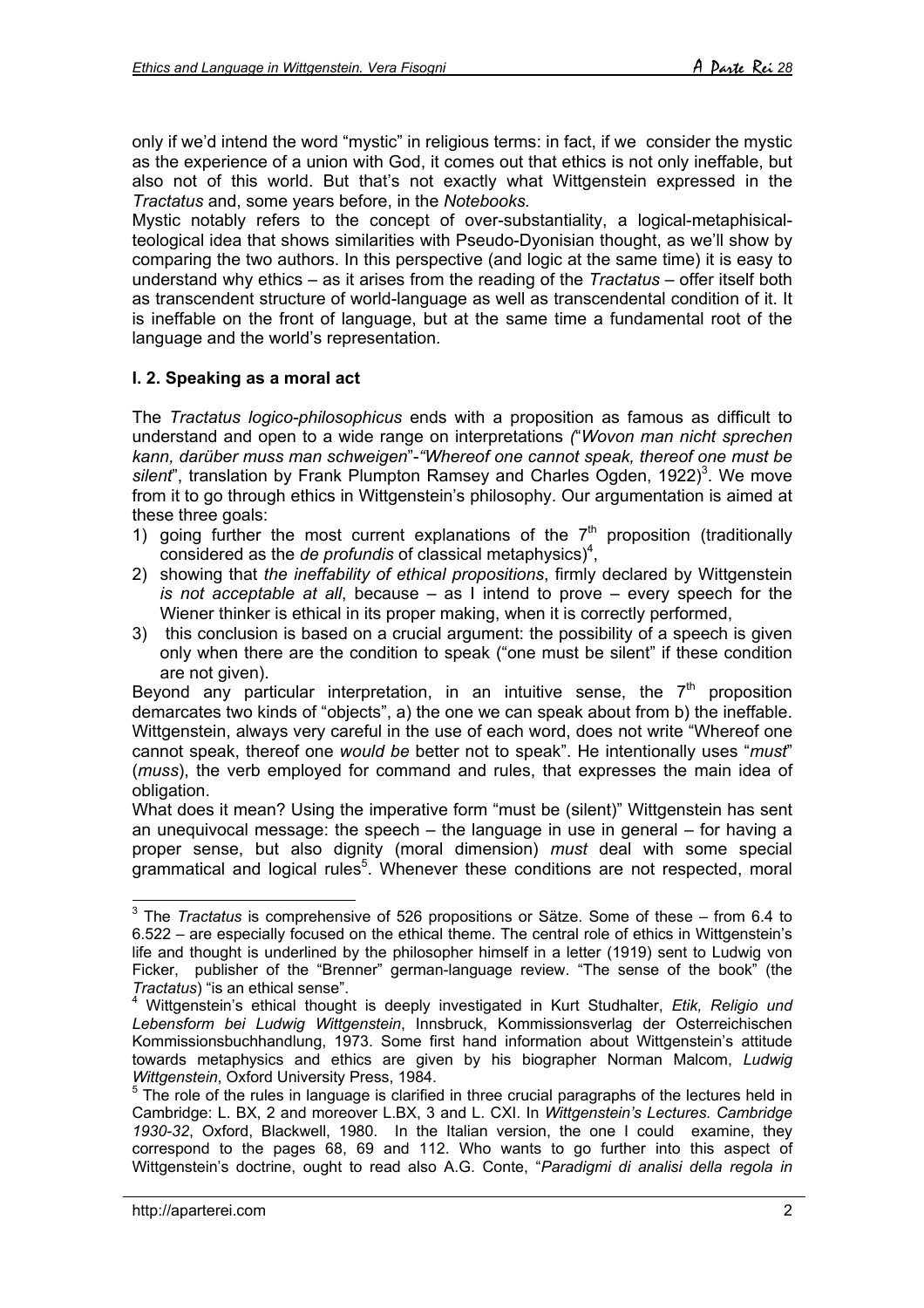rules have been broken too. In conclusion: *speaking or not speaking* doesn't mean only to respect linguistic patterns, but it *refers also to morality*. It follows that any right or correct speech (logic) is a good (moral) discourse.

The seventh proposition of the *Tractatus* is based on the proximity of the possibility of saying something ("Whereof *can*not speak") and the necessity not to say anything that can't be said ("thereof one *must* be silent"). This moral conception of language is probably due to the Hebrew culture in which Wittgenstein was grown in Wien, a culture based on the Law *par excellence*, the Torah, where the respect for social-religious rules and precepts played a central role, social as well as ethical and metaphysical. He could be also influenced – as well as some scholars argue – by the Wiener poet Karl Kraus and its doctrine of ethicity of language $6$ .

The path of our reflection is now taking us to notice a moral/ethical dimension of the speech itself: it comes to surface with a less than superficial reading of the  $7<sup>th</sup>$ proposition of the *Tractatus*. Before moving on with our reflection, it is important to focus the proper sense of ethics in Wittgenstein and ask: what did the Wiener thinker exactly mean by using this word?

## **I. 3. Ethics, morality and logic: the ought of a correct speech**

The originally common root of ethics and morality (*ethos* in Greek means social habits and *mos*, in Latin, expresses the same idea) is responsible of their use as synonyms, although the distance existing in their linguistic use. Ethics, in fact, deals properly with behaviors that respect social-professional habits and morality is more aimed to the internal dimension of consciousness. With no doubt morality – more than ethics – is deeply related with the concepts of necessity and will<sup>7</sup>.

In the *Tractatus* and in the *Notebooks* Wittgenstein takes the word *ethics* in the widest possible sense of both:

- a system of moral principles
- and internal law of consciousness, in the Kantian sense of moral imperative

Anyway he shows more propensity towards this second meaning when  $-$  for instance in 6.422 T. and in N. 30.7.16 – he talks about "ethical law" in terms of "You must…" and put on theme the problem of "the consequences of an action", classical topics of moral philosophy in a rigorous sense (as the branch of philosophy concerning principles for right and wrong). Ethics used in the meaning of morality is furthermore evident in N. 2.8.16, where Wittgenstein writes about "ethical judgement" posing the question of what is good and what is wrong: but such a judgement, properly, may be only "moral", because it is a judgment that moves a moral action.

It is probably to find in Wittgenstein's own life the reason of the deep correspondence of ethics and morality, where moral rules must be applied in an ethical behavior. Everybody knows how radical was the investigation made on himself: her elder sister Hermine wrote, for example, that Wittgenstein wouldn't have been able to practice

-*Wittgenstein, in Wittgenstein". Momenti di una critica del sapere*, curavit R. Egidi, Guida, Napoli, 1983, pp 37-82

 $^6$  The influence played by poet and writer Karl Kraus (1874-1936) on Wittgenstein's thought was investigated by Aldo G. Gargani in the introduction to Wittgenstein, *Diari segreti,* Bari, Laterza, 1987.

 $<sup>7</sup>$  For a better understanding of the difference between morality and ethics it may be useful to</sup> read the analysis of G.M. Chiodi in the 6<sup>th</sup> chapter of *Equità. La regola costitutiva del diritto*, Torino, Giappichelli, 2000., pp 69-71. The Italian philosopher points especially out the "rigorous distinction in the linguistic use" followed to Hegel and imposed by German classical philosophy. In *Philosophy of right*, the State is the "ethical totality" (Sittlichkeit), or the morality embodied in institutions. Morality (Moralität), indeed, is a simple, individual intuition of good.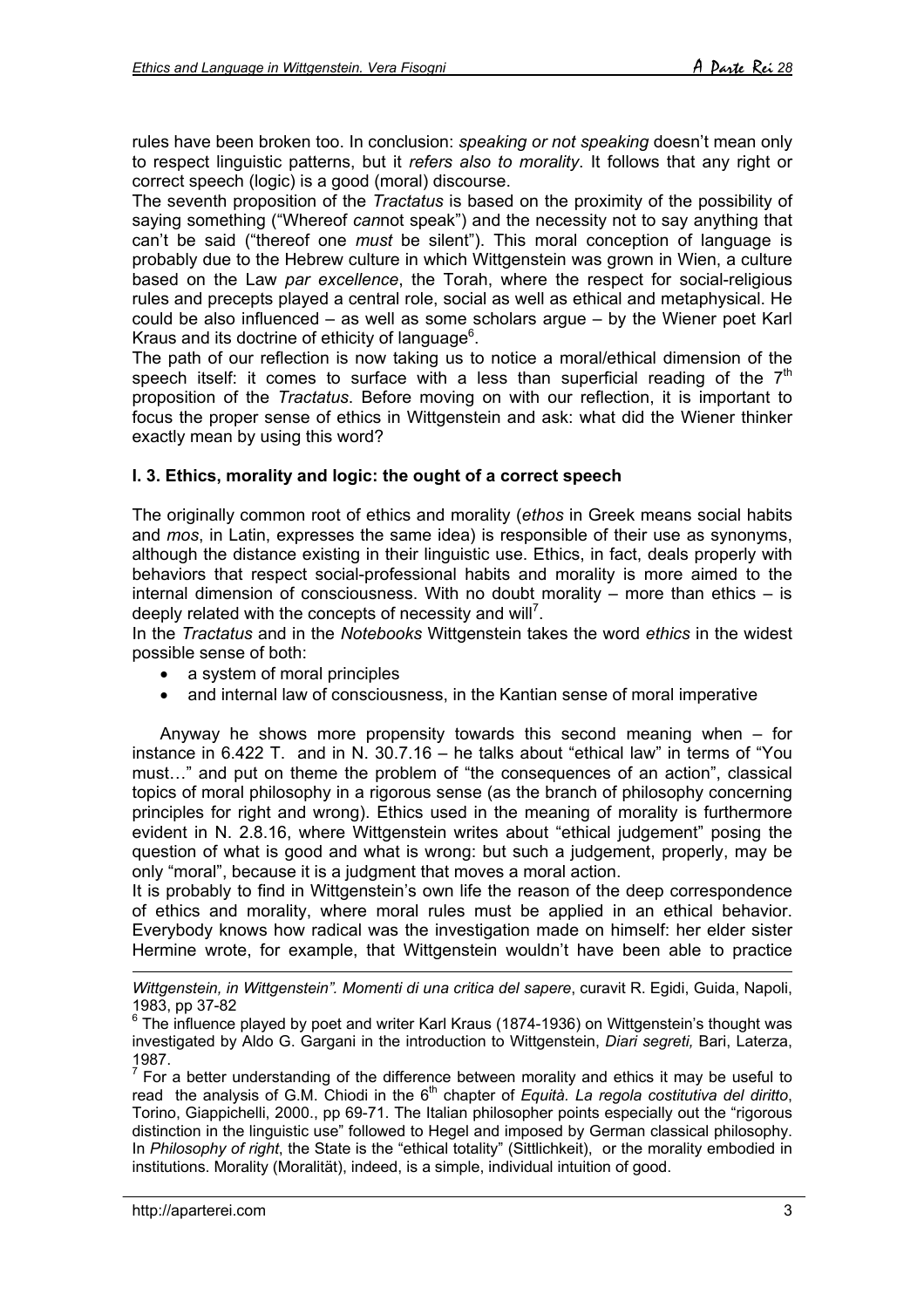philosophy if he wouldn't have solved the ethical and personal "problem" of his character <sup>8</sup>. The philosopher, nevertheless, left many traces of his ethical obsession in his notebooks, in the collected lectures and in the *Geheime Tagebücher*, a sort of manifesto of this moral challenge ("*in sich selbst heruntersteigen*").

This ethical attitude goes along with the idea of the role played by grammaticallinguistic rules. "Rules" is a key word in Wittgenstein's thought after the *Tractatus* and, in some way, it takes the place of ethics in his following philosophical investigations. It was a natural consequence of the deep relationship existing, in the *Tractatus*, between ethics and logic ("… only a logical necessity" exists, 6.375). Not only because both these structures of world are shown and cannot be said: moral necessity (expressed by ethics) is the same as logical necessity. The moral imperative (You must) – the basic core of morality – remains at the center of Wittgenstein's ethics, but it locates good/right and wrong in the language region, not in metaphysical one. This is a crucial point for our argumentation: it means that Wittgenstein tributes the dimension of necessity (distinctive aspect of moral) at least to the language, so that ethics/morality is non ineffable at all, as we argued before. If cannot be ethical propositions (6.42 T) and ethics cannot be said (6.421), the moral imperative (the necessity of a correct/right speech) continues to be part of speech.

We go further. If we pay attention to Wittgenstein's doctrine, the two propositions 6.42 and 6.421 – that would seem to put the word end on "effability" of ethics – do not deny ethics a proper space. Both statements seem moreover to criticize the traditional values of moral philosophy. By assuming that only the logical necessity exists, the moral imperative "You must" is moved from a field (internal consciousness) to another (language), but the obligation – focal point of whatever ethical discourse – still maintains its integrity.

We have now to solve a problem. Is logic – the character of necessity – the custodian of ethics, too? The answer seems to be affirmative, because ethics and logic present a close similarity, as it comes out from proposition 6.13 and 6.421 ("Logic is not a doctrine, but a specula image of the world. Logic is transcendental" – "… Ethics is transcendental"). We need to stop and reflect. If we consider logic as the domicile of the "must be" of language, we nevertheless should recognize that any speech – that respects the language rules – is first of all a moral behavior, an essentially ethical act. It follows therefore that ethics, in spite of its proper characters (to be transcendent and transcendental) cannot be completely ineffable. In conformity with this conclusion, we could say *that any act in which a thought comes to word* – of course, when it is logically respectful – *should be considered an ethical act*.

As we noticed before we don't see a contradiction with Wittgenstein's doctrine (in particular, with the propositions before taken in consideration).

- Ethics, as well as logic, can't be expressed in linguistic terms because its transcendental nature poses (in a Kantian sense) the conditions to formulate a proposition.
- Wittgenstein's  $7<sup>th</sup>$  proposition could be re-written in these terms: ethics statement *qua talis* are not to be said, but it is possible to formulate propositions that possess an ethical structure because of their conformity to the logical necessity and grammatical rules (we are allowed to say what it is possible to say, we are not allowed to say what is shown)

We assert now that is also correct to talk about a *morality of language/discourse* in Wittgenstein's *Tractatus* for the strict link existing between speech/language/ /propositions and ethics. In fact, although its logical roots, the "ineffable" ethics remains –for Wittgenstein– the center of some absolute values. The "good" –the fundamental

l 8 Hermine Wittgenstein, *My brother Ludwig*, in *Recollections of Wittgenstein*, R. Rhees curavit, Oxford, 1984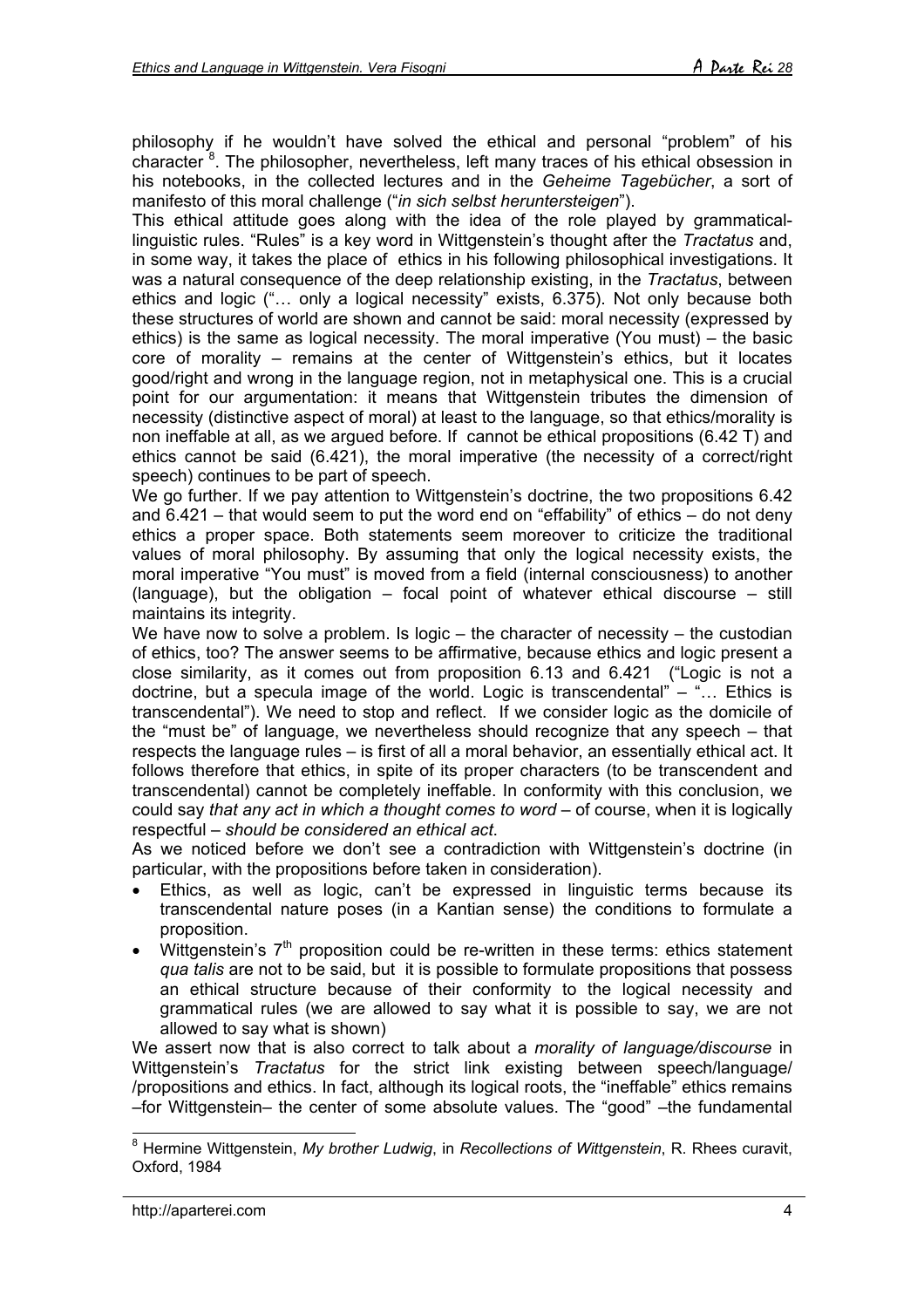core of Western classical moral philosophy, the aim to which actions move– remains the core of Wittgenstein's ethical doctrine, although in the sense of a good speech. On the opposite, "wrong" is the ethical uncorrected linguistic action. That's why somebody is obliged to be silent (imperative with moral implication) when it is impossible to be respectful of any grammatical-logical rules. Italian philosopher Petrosino throws light to the meanings of speaking correctly and may help us to a better comprehension of what has been briefly outlined before. ".. in the proper experience of the subject the condition of being *loquens* always affirms itself according the form of the must be *eloquens*. From this point of view the subject, because he/she speaks, and speaking has always to choose among the words, *each subject is necessary called to the obligation of a "correct speaking" (…) In this sense the act of speaking (…) is for its nature, a moral act"9 .*

## **II. 1 The over-substantiality of the mystic**

After having brought ethics back to linguistic region, another problem comes out and asks for our attention because of its structural link with the moral question in the *Tractatus.* It is the idea of *mystic* that arises from the distinction between saying/showing (6.522 T.). Obscure and never properly clarified by Wittgenstein in the texts written after the *Tractatus,* the idea of mystical has been differently interpreted by scholars and still remains a sort of enigma to investigate. Before discussing our interpretation, we would like briefly to remember the features that directly address the *mystic,* as well as they result from "A Wittgenstein Dictionary":

• "It is the paradigm of what is inexpressible and shows itself; it is the content of an attitude, experience or feeling; it is the existence of the world" <sup>10</sup>.

With no doubt, the idea of mystic is comprehensive of all these aspects and more, but we want especially to underline the coherence of the mystical theme with logical-ethical dimension. We ought to remember propositions 6.41, 6.42, 6.421, in which Wittgenstein writes that the sense of the world must be out of the world itself and ethical propositions cannot express anything *higher* and located *over.* The mystical is exactly this higher and over-reality (see 6.432 and 6.44 T.) that is very close to God but it doesn't identify with God. There is no ambiguity in proposition 6.44: the Mystic is "*what*" the world is, not "*how*" the world is; it is the vision of the world *sub specie aeternitatis* (in this definition clearly resounds Spinoza's *Ethics*, an opera well known by Wittgenstein, although not easily understood ). It comes that mystic is not a content, an object: it's a sort of feeling.

But we believe incorrect to interpreter mystic in a religious way or simply as a feeling of the existence of God, although Wittgenstein deeply felt – since 1914 – the influence of Tolstoi's and Kirkegaard's thought. The interpretative key of the multisense word is given by the expression *higher*: it means that *mystic is both transcendent and transcendental, as well as ethics and logic* (in the *Philosophical investigation*, he definitely tributes logic the character of a over-order/Über-Ordnung among the over-

l

<sup>&</sup>lt;sup>9</sup> Silvano Petrosino, *L'esperienza della parola*, Milano, Vita e Pensiero, 1999, pag. 18.<br><sup>10</sup> See the voice *Mysticism* in *A Wittgenstein's Dictionary*, ed. Hans-Johann Glock, Oxford, Blackwell Philosopher Dictionaries, 1996. A recent interpretation, deep and profound about ethics and mysticism in Wittgenstein is given by Piergiorgio Donatelli, *Wittgenstein e l'etica*, Bari, Laterza, 1998. He has investigated the origin of the ethical attitude of the Austrian philosopher and exanimate the different phases of the ethical theme from the *Tractatus* to the last lecture, focusing on the most valuable interpretation of international scholars. The sense of the ineffability of mystic may be read at the pages 79-82.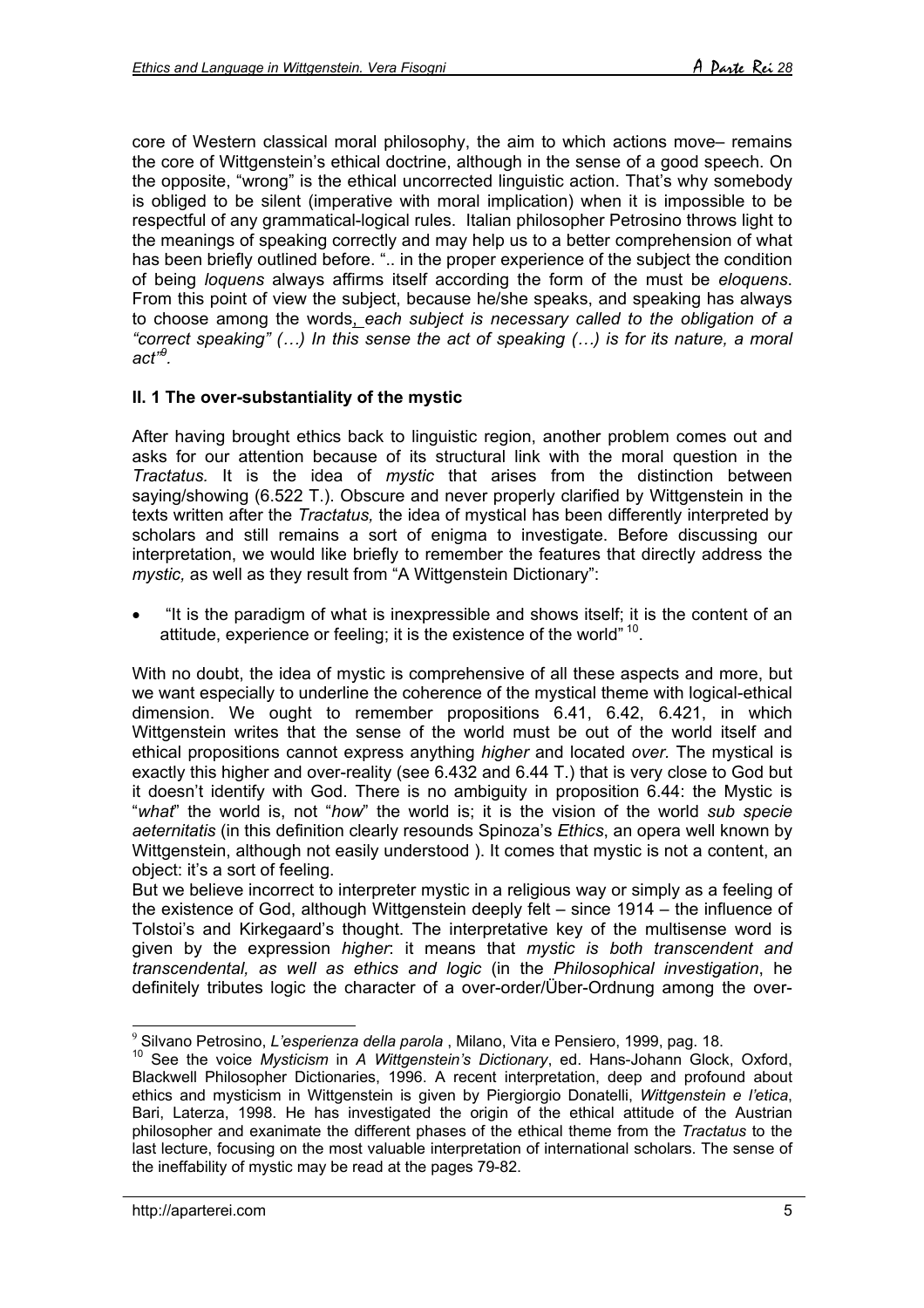concepts/Über-Begriffe) 11. As well as those two peculiar ideas, mystic shows itself but cannot be put into word; it is a fundamental structure of world: *the most basic because of its being higher*. To understand the world, the readers of *Tractatus* are required to move higher, to transcend and go over the propositions. Only following this way, they are allowed to "see" rightly the world (6.54). But this "ultimate knowledge", that is also the deeper for human being, cannot be said, as results from the following proposition, the  $7<sup>th</sup>$ , in which the whole sense of the *Tractatus* is resolved. To go higher – then – it means to see the world *sub specie aeternitatis* and accept the intellectual limits of human being. Here is – probably – the origin of that "feeling" that springs from the mystical vision of the ineffability of the world-structure (logical, ethical, philosophical, metaphysical), that however cannot be identified with the mystic itself.

Wittgenstein's idea of mystic presents many similarities with the idea of greek *epiousia* (*super-substantia*) expressed in Dyonisius Ariopagitae (or Pseudo-Dyonisius) opera. There is no proof that the Wiener thinker had read anything of this greek-writing mysterious author, so famous during the early Middle Ages, especially for the so called negative way to God or negative theology (we can express about God only in negative terms because of His being over everything and also reason). Nevertheless, it is interesting to note that the concept of mystical is about the same both in Wittgenstein and Dyonisius (St. Bonaventura called him "master of mystic") and brings to the same consequences:

1) the impossibility to speak about what is over and higher the level of everyday reality and

2) the possibility to see the world with a transcendent point of view, that means the have a comprehensive view of the whole in an intuitive form (T.6.45), *sub specie aeternitatis.*

Intuition (*Anschauung*) in Wittgenstein's perspective has nothing to do with Husserlian (intuition of the essence) or Kantian thought (intuition as *a priori* forms of the mind), but – as a way to the discovery of ethical contents – seems to have something in common with Scheler's intuition of values<sup>12</sup>, although the two philosophers don't share any other theoretical issues.

The idea of a mystic-intuition of an higher and over reality, anyway, it is closer to Spinoza's knowledge of the  $3<sup>rd</sup>$  way and Pseudo-Dyonisius than classical Christian mysticism (St. Juan of the Cross, St. Therese of Avila)<sup>13</sup>. In fact it expresses the idea of *intus-ire (to go into* the things) in the reality "as a whole" and brings to light an intellectual, absolutely not rational, knowledge. That's why mystical attitude requires to do without speech and reason but gives a further intelligence of what is higher and over. As it happened for ethics and logic, it seem that Wittgenstein –with mystic– gives metaphysics a new opportunity. It can't be expressed with words and reason, but nevertheless it can be reached at least with the intuition.

l

<sup>11</sup> Ludwig Wittgenstein, *Philosophical Investigations*, Oxford, 1953, I, sez 97.

 $12$  In Scheler's thought, value is the pure object of an intuition. His moral doctrine may be read in M. Scheler*, Der Formalismus in der Ethik un die materiale Wertethik*, in *Max Scheler im Gegenwartsgehen der Philosophie*, curavit Paul Good, Fracke Verlag, Bern-Muenchen, 1975,  $2^{nd}$  volume.

<sup>13</sup> See B. Spinoza, *Opera*, im Aufrag der Heilderberger Akademie der Wissenschaften, herausgegeben von Carl Gebhard, Heidelberg, Carl Winters Universitaetbuchhandlung, 1924, 4 volumes.In *Ethica* the propositions XLV-XLVI-XLVII are especially focused on the knowledge of the third way – sub specie aeternitatis –. See also M.G. Hubbeling, *The third way of knowledge* (intuition) in Spinoza, in "Studia Spinoziana", II (Spinoza's Epistemology), 1986, pp 219-229 and P. Cristofolini, *La scienza intuitiva in Spinoza,* Morano, Napoli, 1987.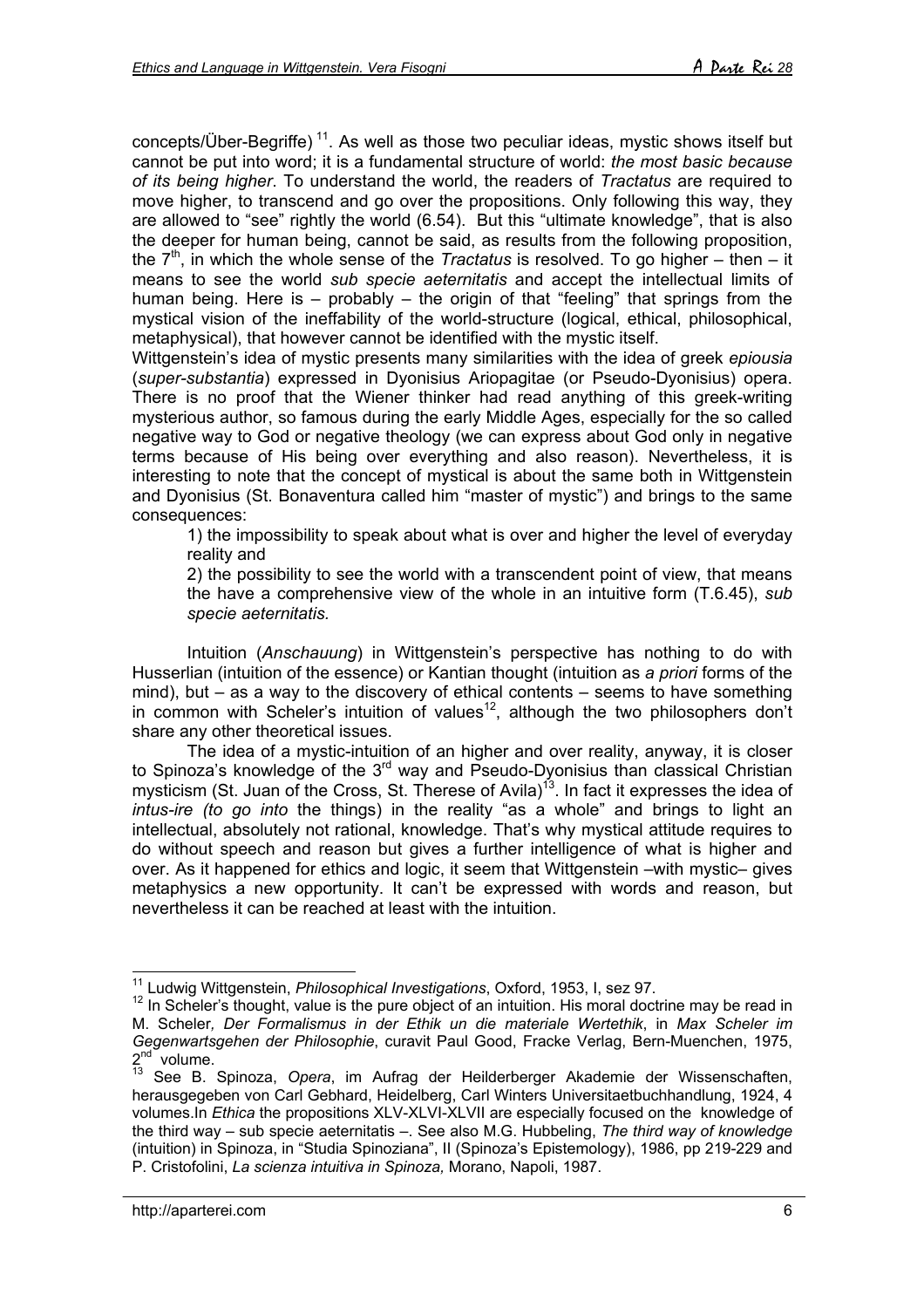After these reflections, we can read some passes of Pseudo-Dyonisian opera, to have at least an idea of it<sup>14</sup>.

• The first one is a paragraph of *Theologia mystica* (III, 1033C), in which is very well expressed the link existing between the ineffable and the ascension to the higher grade of knowledge:

"… and now the speech, when *becomes higher, becomes shorter; and, when the ascension ends, it will become completely silent* and it will be one with the Ineffable".

• In *Divini nomines*, the idea of ineffable is furthermore explained as something higher in an absolute sense (DN II 4, 641 A), in which oppositions are put together in a highest conciliation.

"Ineffable, what can be expressed with many names, what is impossible to know and perfectly comprehensible, the affirmation and the denial of anything that is over each affirmation and any denial".

• What is further an higher is the origin, the Cause of everything (DN, I 6-7, 596 C): "And, then, to *the Cause* of everything that is *superior to everything*, does not suit any name and does suit all the names of the things existing. The name of the Cause is superior, higher than any other name (DN I, 6 596 A):

"Why do you ask my name? It is admirable. Isn't perhaps, an admirable name that is located *over any name*".

The understanding of the higher level of knowledge can be reached only with contemplation, that's to say without the use of ration (DN I 4-5, 592 D)

"… stopping intellectual activity we run at, for how it is possible, the supersubstantial Ray, in which all limits of all cognition are preexisting in a more than ineffable way".

As well as Pseudo-Dyonisius, Wittgenstein seems to look at mystic as a type of knowledge. The ineffable, in fact, always reveals a cognitive content, although in a negative sense. "What is inexpressible is nevertheless something that can be affirmed in ways that are not the one of the propositional knowledge"15.

## **III. Conclusions**

l

As well as Pseudo-Dyonisius did with theology, Wittgenstein traced a negative way to ethics. He argued that ethics cannot be said into words, but his work – especially the *Tractatus* – was deeply implicated with moral themes. This double-faced attitude towards ethics is at the origin of the Bertrand Russell's intellectual discomfort. Anyway the obscurity of Wittgenstein's thought, not really easy to interpreter and in many cases highly aporetic, shows a profound coherence with his doctrine. He also revitalizes and brings to the final consequences the premises of classical moral philosophy:

<sup>14</sup> Dionigi Aeropagita, *Tutte le opere*, traduzione di P. Scazzoso, Milano, Rusconi, 1981. Dyonisian mysticism has deeply influenced the religious and theoretical thought of Middle Ages since late IX century. Echoes of his thought may be found in the masterpieces of Bonaventura (*De reductionem artium ad sacram theologiam*) and Tommaso d'Aquino (*Questiones disputatae de veritate*, I 1, 63 and *Summa Theologiae*).The idea of a God ineffable, whose characters should be said only in an analogical way, has also determined one of the fundamental structure of modern conceptual languages: the apofatic one. This thesis is argued by G. M. Chiodi, Teoresi dei linguaggi concettuali, Milano, Franco Angeli, 2000.

<sup>&</sup>lt;sup>15</sup> Piergiorgio Donatelli, *Wittgenstein e l'etica*, pag. 76